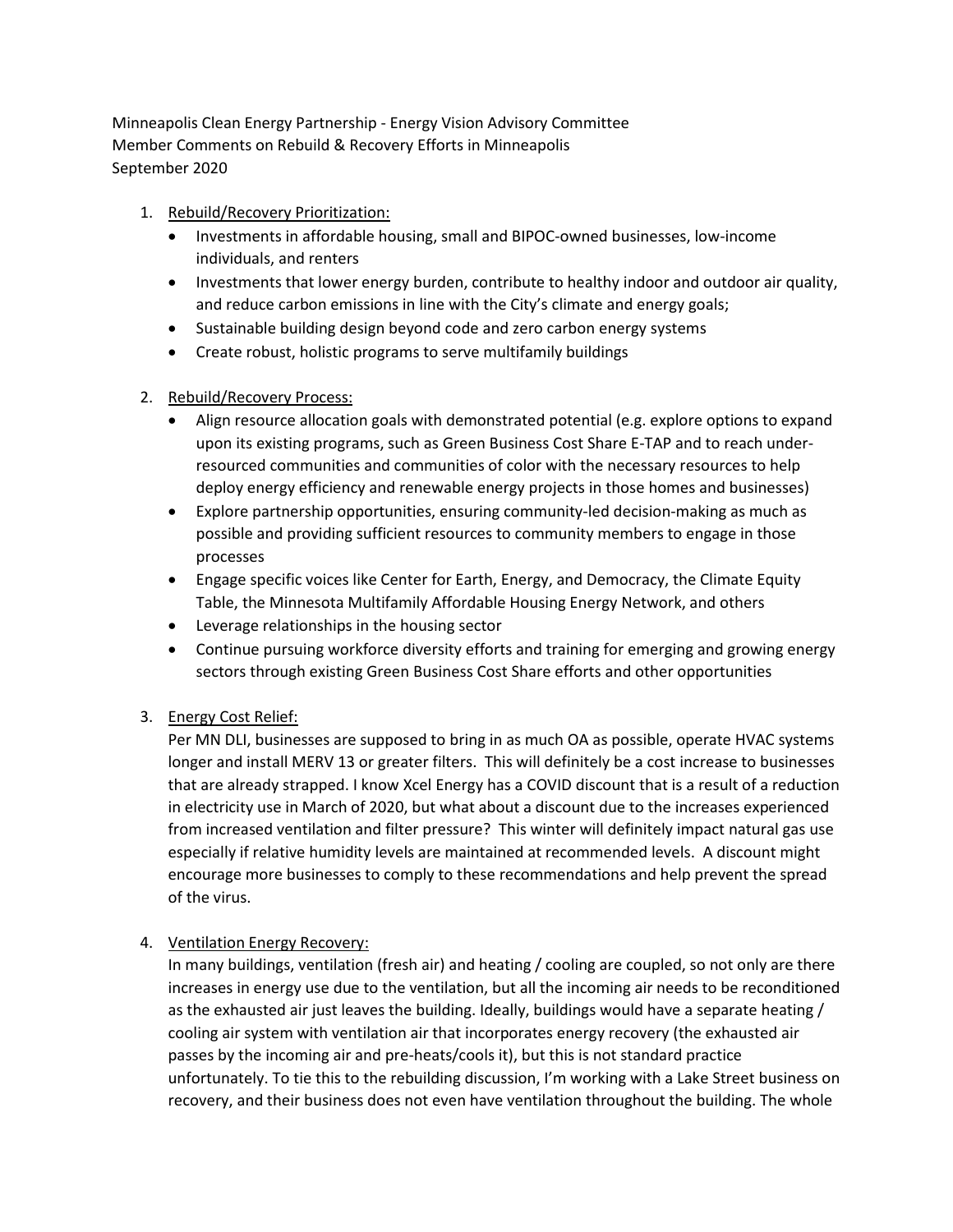second floor is just heated with electric baseboard heat, which is not only super expensive, but they don't have options for fresh air in the winter, instead just relying on leaks in the building envelope.

We are seeing similar issues with ventilation needs. It is super important right now to increase ventilation for COVID safety and, like Elizabeth said, most commercial buildings don't have heat recovery ventilation. Adding that can be a pretty big capital expense, so any help on that would be great. I'm sure our engineering department could help inform on costs and ideas if needed

### 5. Triple Pane Window Incentives:

On another note, I'd also like to see some resources for replacing double pane windows that are broken with triple pane windows. I haven't found rebates or funding that exists for this, and glass companies are so hurt by the economic downturn their charitable giving programs are dried up right now. While I know that there's not a good payback for replacing windows as part of an energy audit, when windows HAVE to be replaced, and the building envelope itself is more airtight and insulated than code, triple pane windows actually make a huge impact on not only energy performance but occupant comfort and even sound, particularly on busy street corridors. Happy to share energy modeling we've done on this, but I see it as a gap in utility rebates due to dated modeling and assumptions – things have progressed a long ways on this front in even the past three years.

#### 6. Grants/Rebates/Financing:

A complicating factor among businesses damaged in the civil uprising is that many, many businesses and property owners who may have been saving up to address deferred maintenance in their HVAC systems now have likely wiped out their savings on other elements of their recovery. Deferred maintenance in general, and especially related to HVAC systems, is going to be a bigger issue than ever due to the intense financial strain facing the people who would be responsible for making upgrades to their commercial building systems. A combination of grants, rebates, donated labor or materials, low-interest or no-interest financing, and/or inclusive financing are going to be needed on the commercial side to address these issues. I know that's not new, but the gap between what we want to see and what is possible for small commercial operators to do on their own has grown, and strategies have to account for that.

### 7. All-Electric Rebuilding:

On the recovery investments/rebates, I'm curious if there's any coordination between the city and Xcel Energy to offer all-electric options for reconstruction, whether from utility CIP funds, utility non-CIP funds, or city franchise fee dollars (including rooftop solar). With Xcel's lowcarbon commitments (and onsite solar), it's possible to imagine having net zero buildings within 10 years (and with solar, lower energy bills today) if we lay the groundwork now.

### 8. Insurance Gap Funding:

Insurance only covers costs of replacing equipment as-is and does not provide for increasing energy efficiency or even bringing up to code. How can we ensure that rebuilding efforts can go above and beyond replacement and ensure the highest efficiency outcome is achieved?